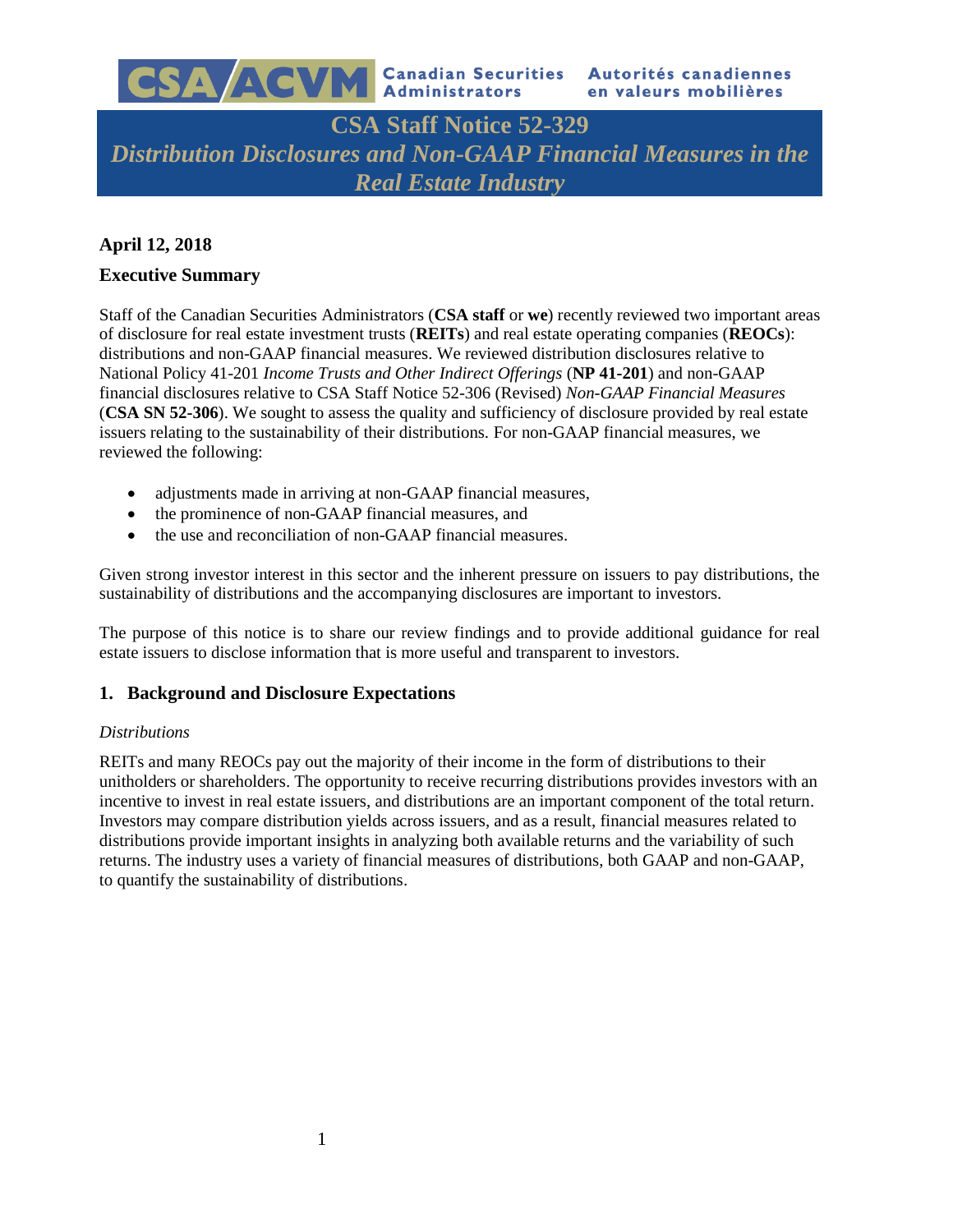Distribution disclosures are outlined in NP 41-201<sup>1</sup>, and also captured in the disclosure requirements for liquidity under the MD&A form requirements (Form 51-102F1 *Management's Discussion & Analysis*).

#### *Non-GAAP Financial Measures*

 $\overline{a}$ 

Real estate issuers use a variety of non-GAAP financial measures to explain their operating performance and/or cash flows. These measures include net operating income (**NOI**), earnings before interest, taxes, depreciation and amortization (**EBITDA**), funds from operations (**FFO**), adjusted funds from operations (**AFFO**), adjusted cash flow from operations (**ACFO**) and related distribution payout ratios.

The chart below outlines the frequency of non-GAAP financial measures used by the real estate issuers we reviewed:



Non-GAAP financial measures used in the real estate industry (n=47)

Non-GAAP financial measures can provide investors with supplemental information about an issuer's financial position, financial performance or cash flows. However, investors must have sufficient information to understand what these measures represent, how they are calculated, and how they are useful to investors and management. Concerns arise when issuers present non-GAAP financial measures in a manner that is confusing or potentially misleading, such as when they are inadequately defined or when they obscure GAAP financial measures.

CSA SN 52-306 provides guidance to issuers that choose to disclose non-GAAP financial measures. Given the breadth and volume of non-GAAP financial measures used by issuers, we have recently renewed our focus in this area.

<sup>1</sup> Although the primary focus of NP 41-201 is income trusts, the principles can apply more generally to issuers that offer securities which entitle holders of those securities to the net cash flow generated by the issuer's business or its properties. The policy rationale therefore applies to REITs and REOCs given their stated objectives to provide shareholders with stable dividends or distributions. Section 2.5 of NP 41-201 refers to "distributable cash", a term which is no longer widely used in the industry. However, section 2.1 of the policy clarifies that the disclosures that should be provided about distributable cash extend to any other non-GAAP financial measure that a REIT or REOC may use to describe the amount of net cash it has generated during the period which is available for distribution (and therefore includes adjusted funds from operations or adjusted cash flow from operations, or any other non-GAAP financial measure of cash flows).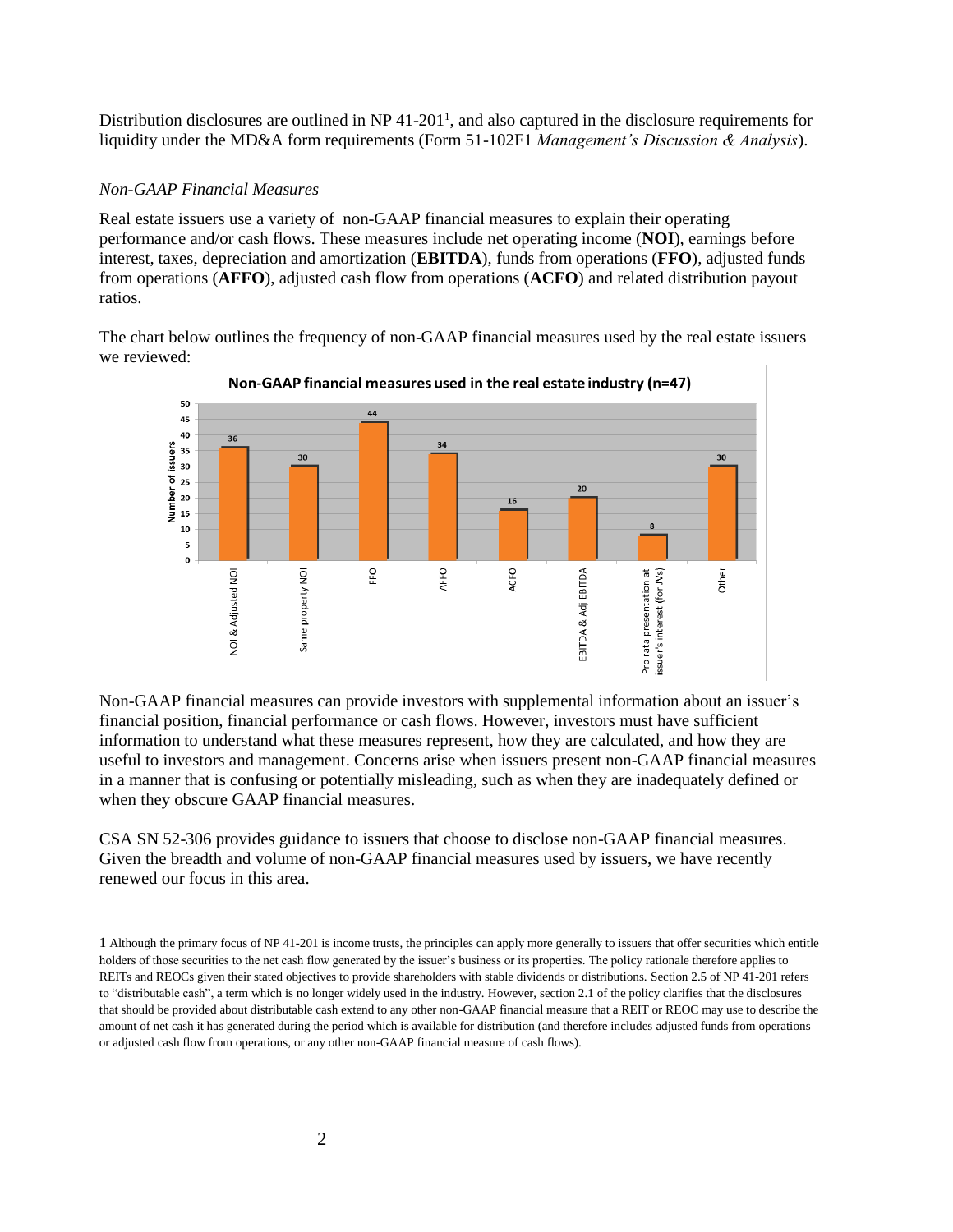Given the prevalent use of non-GAAP financial measures in this sector, transparent disclosure of these measures is critical.

# **2. Our Review**

We reviewed 47 REITs and  $REOCs<sup>2</sup>$  as part of this review. Our review excluded those issuers that did not use non-GAAP financial measures, did not pay distributions, or that had minimal market capitalizations.

We reviewed distribution disclosures and assessed the quality and sufficiency of disclosure provided about the sustainability of distributions. For non-GAAP financial measures, we assessed the disclosure with regard to the adjustments made, the prominence of these measures, and how they were used and reconciled by issuers. 3

# **3. Findings**

 $\overline{a}$ 

We sent comment letters to 72% of the issuers that we reviewed. Of the issuers that we reviewed, 6% were required to restate MD&A, and 62% agreed to enhance their disclosure prospectively.

Generally, REITs and REOCs provided adequate disclosure about their distributions, except when "excess distributions" were made and in those cases, many issuers did not disclose the sources of cash used to fund the excess.

#### *"EXCESS DISTRIBUTIONS"*

*Excess distributions occur when distributions declared (including distributions in connection with a distribution reinvestment plan) during a period exceed cash flows from operating activities (net of interest paid, even if the interest paid is classified as a financing activity in the statement of cash flows), creating a shortfall. As outlined in section 6.5.2 of NP 41-201, in determining cash flows from operating activities, the issuer should include borrowing costs.*

For non-GAAP financial measures, we found a lack of transparency about the various adjustments made in arriving at non-GAAP financial measures, particularly maintenance capital expenditures and working capital. We also noted instances where non-GAAP financial measures were presented with greater prominence than the most directly comparable measure specified, defined or determined under the issuer's GAAP. Lastly, we observed diversity in how non-GAAP financial measures, particularly AFFO, are used and reconciled by various real estate issuers. We are concerned that these issues have the potential to render non-GAAP financial measures not useful, confusing or misleading.

Part A sets out our findings with respect to "excess distributions" and the sustainability of distributions and Part B sets out our findings for non-GAAP financial measures.

<sup>2</sup> This included the interim and annual filings, as well as the news releases of these issuers.

<sup>3</sup> We are aware of the existence of industry guidance relating to FFO, AFFO and ACFO. Our review was focussed solely on compliance with securities obligations.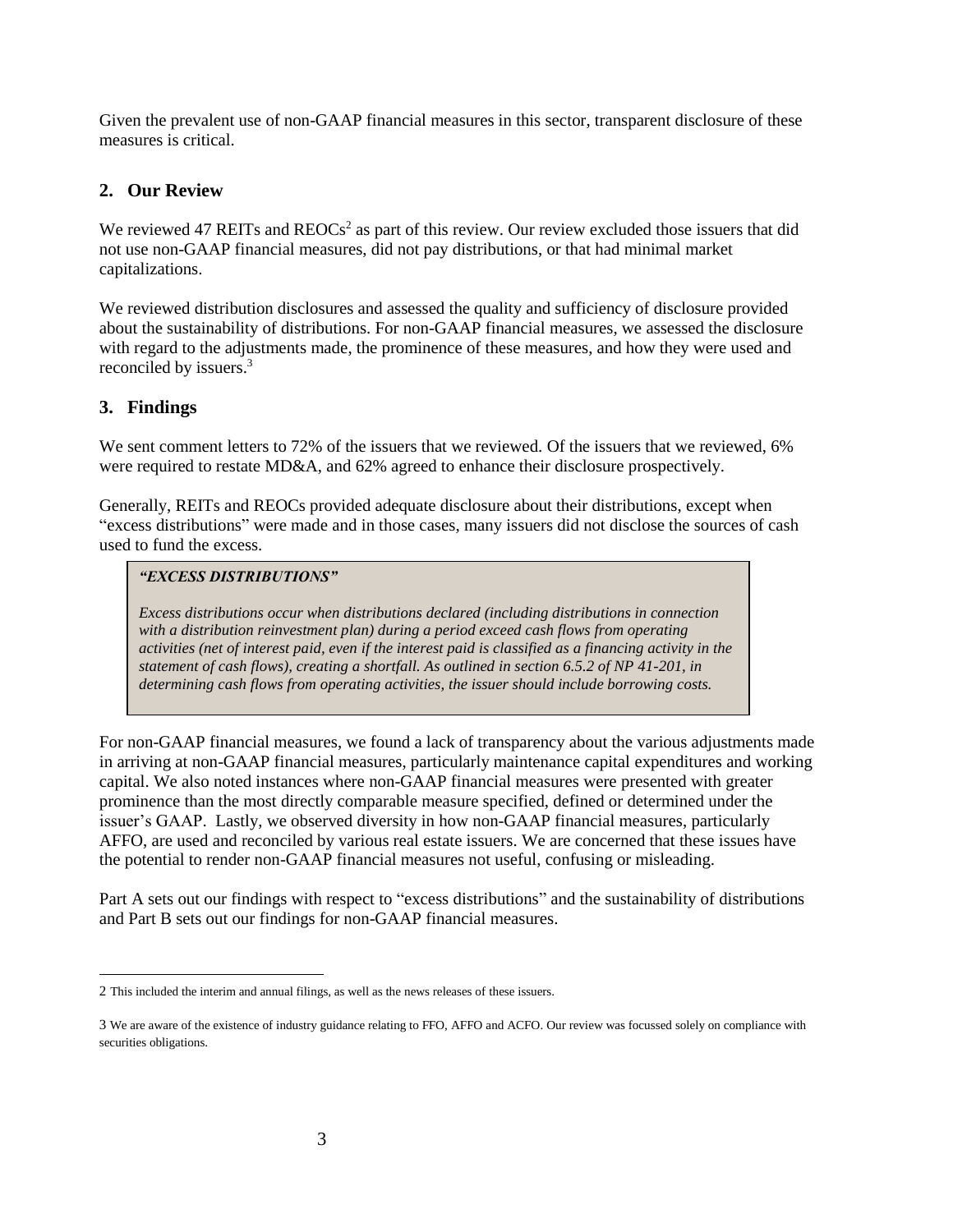# **Part A – Distributions**

### **3.1 "Excess distributions" and the sustainability of distributions**

We generally found that REITs and REOCs provided adequate MD&A disclosure about their distributions. When "excess distributions" were made, issuers generally followed the guidance in NP 41- 201, although some issuers did not compare and discuss their distributions in relation to cash flows from operating activities, as outlined in NP 41-201. Some issuers with "excess distributions" provided boilerplate disclosure, particularly about the sources of funding.

#### *DISCLOSURE GUIDANCE IN NP 41-201:*

• *Section 6.5.2 of NP 41-201*

In situations where issuers are distributing cash in excess of cash flow from operating activities, disclosure should:

- o quantify the "excess distributions" which were funded by sources other than operating activities,
- o acknowledge that a return of capital has been provided, if applicable, and discuss the decision to provide distributions partly representing a return of capital,
- o discuss the specific sources of the excess distributions, including debt or recent equity raise, and
- o discuss the risk factors related to providing distributions in excess of cash flows from operating activities, including whether such distributions are expected to continue, and any impact on the sustainability of future distributions.

#### • *Section 2.5 of NP 41-201*

 $\overline{a}$ 

In situations where issuers are presenting a non-GAAP financial measure to describe the amount of net cash it has generated during the period which is available for distribution (this may include cash available for distribution, distributable cash, AFFO, ACFO or other) disclosure should:

- o explain the purpose of the non-GAAP financial measure,
- o reconcile the non-GAAP financial measure to the most comparable GAAP measure (cash flows from operating activities), and
- o explain any changes in the composition of the non-GAAP financial measure.

We found that 45% of real estate issuers had "excess distributions" in the interim reporting period. Of those issuers with "excess distributions", 68% quantified the amount of the excess relative to cash flows from operating activities. 4 Issuers generally provided disclosure of the reasons for the "excess distributions", and for most, this was due to seasonality in the interim period, the timing of certain payments or working capital fluctuations. The better quality disclosures provided entity-specific explanations for the particular items of working capital which led to the excess, such as leasing costs, taxes or transaction costs. We remind issuers that they should clearly quantify the amount of "excess distributions" relative to cash flows from operating activities in each reporting period.

Some issuers discussed that there was no "excess distributions" when the level of distributions was

<sup>4</sup> For the 2016 annual period, 19% of real estate issuers reviewed had "excess distributions", and of those with "excess distributions", 67% quantified the amount of the excess relative to cash flows from operating activities.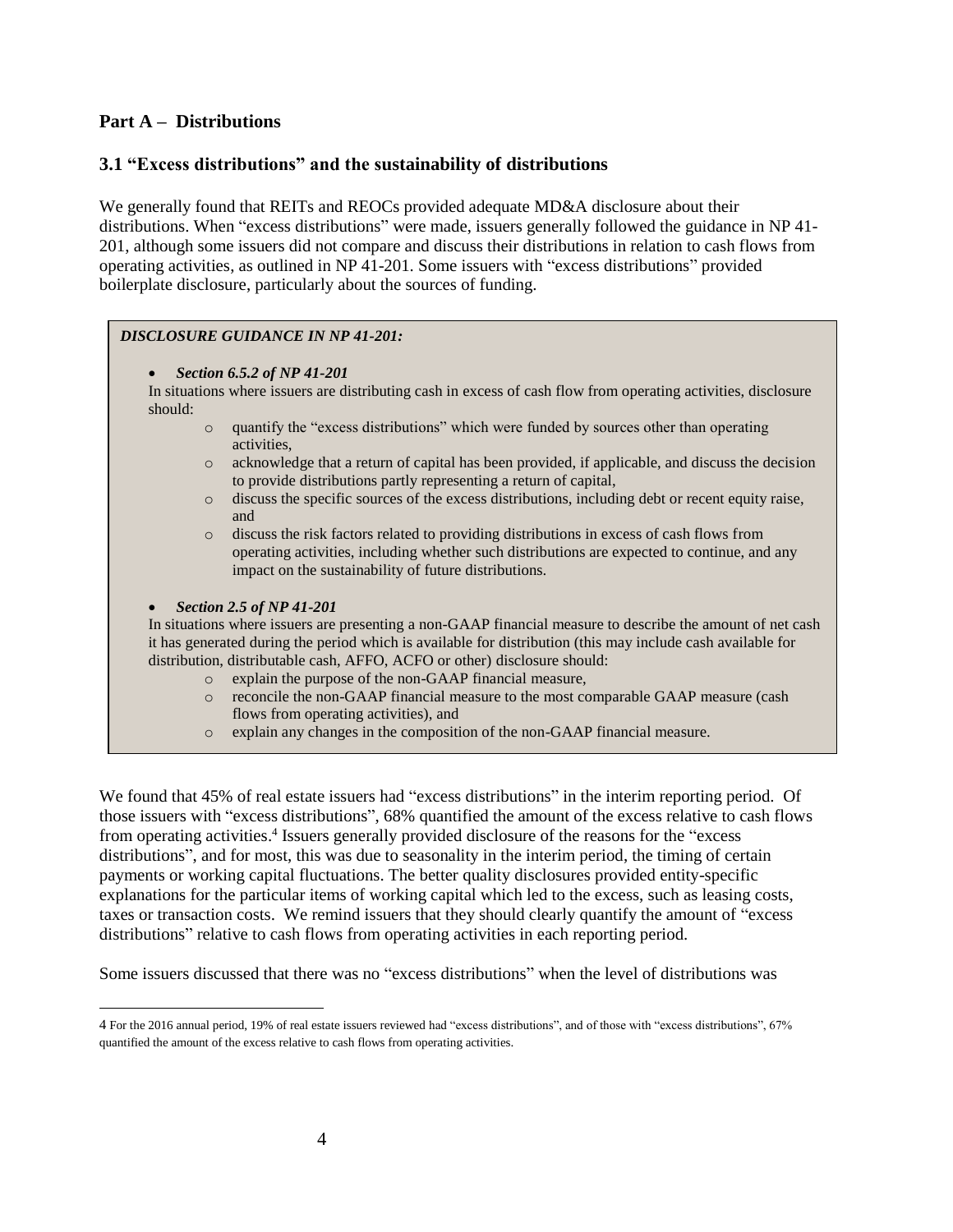compared to ACFO or other non-GAAP financial measures. While this type of distribution analysis on a non-GAAP basis may be helpful, and provides insight into how management may view distribution sustainability, issuers should still quantify and explain "excess distributions" consistent with the guidance set out in NP 41-201, with equal or greater prominence.

We found that  $67\%$ <sup>5</sup> of the issuers did not disclose a description of the sources of cash used to fund the "excess distributions", or their description was boilerplate. Examples of boilerplate or vague disclosures include the following types of statements:

- These fluctuations could be funded from other sources such as credit facilities, or
- The issuer does not expect distributions to exceed operating cash flows on an annual basis.

When "excess distributions" exist in a period, issuers are reminded that it is not sufficient to simply state that they believe current distributions are sustainable.

The risk profile of an issuer that relies on sources other than operating cash flows to fund distributions, such as capital raising, debt financing or sale of properties, is inherently different than an issuer that funds distributions solely through operating cash flows. We expect the disclosure about distributions to address these risks.

# **Part B – Non-GAAP Financial Measures**

We identified a significant number of disclosures pertaining to non-GAAP financial measures<sup>6</sup> that did not conform to the guidance in CSA SN 52-306 or NP 41-201. These included:

- a lack of transparency and lack of disclosure about the adjustments made in arriving at non-GAAP financial measures such as AFFO,
- a lack of clarity in how management uses each individual non-GAAP financial measure,
- a failure to clearly identify the most directly comparable GAAP measure, and
- non-GAAP financial information being presented more prominently than the GAAP information

We are also concerned that some issuers might understate the cost to sustain and maintain their properties.

# **3.2 Non-GAAP adjustments: maintenance capital expenditures and working capital**

For a non-GAAP financial measure to not be confusing or misleading, it is important that investors understand the adjustments being made as part of the reconciliation to the most directly comparable GAAP measure. Issuers should ensure all adjustments are sufficiently explained, including why and how the adjustment was determined. Our review noted many issuers that did not provide sufficient

 $\overline{a}$ 

<sup>5</sup> For the 2016 annual period, 44%.

<sup>6</sup> Non-GAAP financial measures are generally found in the MD&A, news releases and investor presentations on issuers' websites.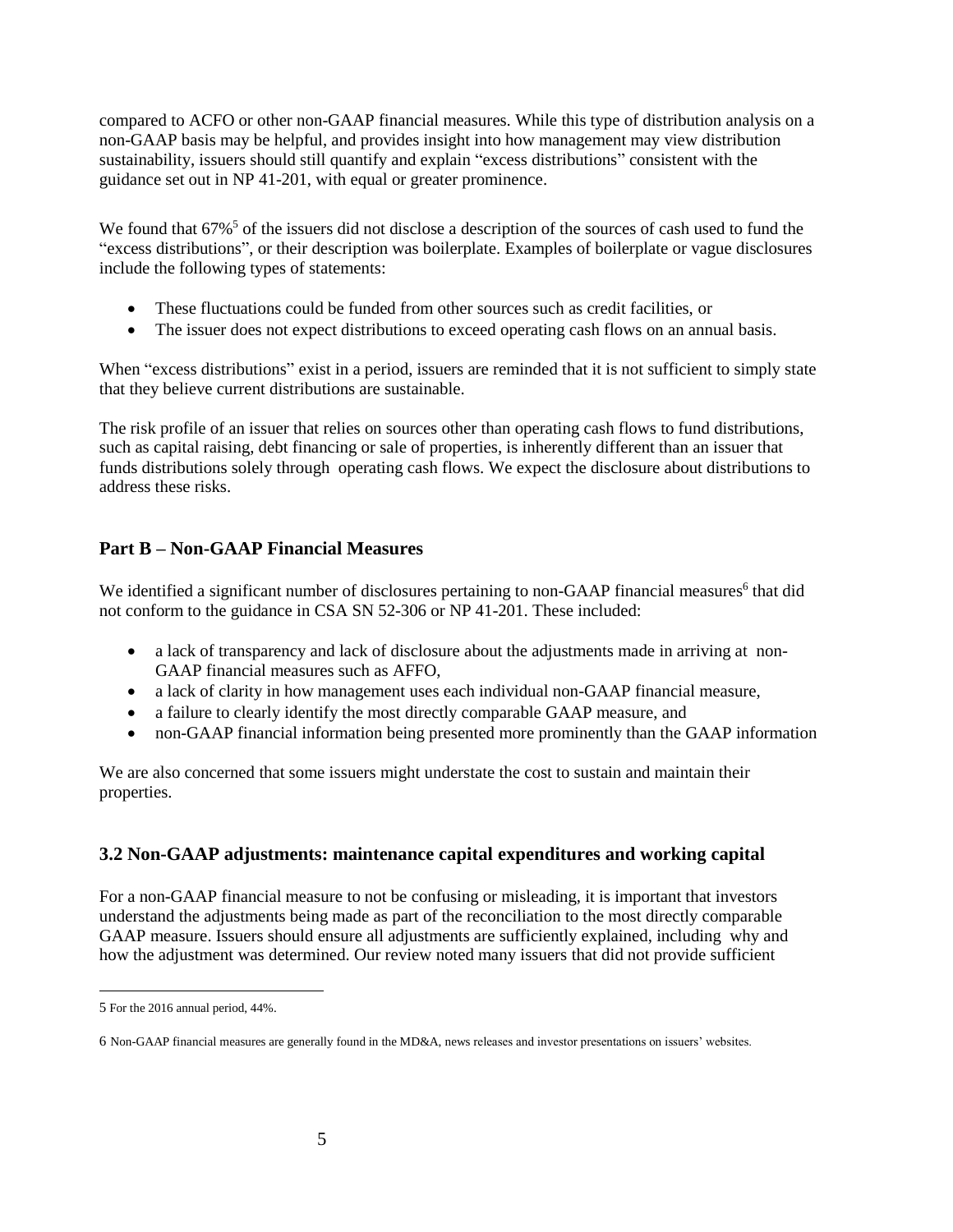disclosure about the adjustments made in arriving at the AFFO, ACFO and other non-GAAP financial measures presented in the MD&A.

In determining each adjustment, issuers either use amounts presented in the financial statements, or an estimated amount. In situations where an adjustment is an estimate, issuers should provide additional disclosures about how the estimate was determined.

When non-GAAP financial measures are used to describe cash available for distribution, NP 41-201 outlines the relevant guidance about the non-GAAP financial measure and the adjustments and assumptions underlying the measure<sup>7</sup>.

Our review mainly focussed on adjustments related to maintenance capital expenditures and working capital. These two adjustments are often material and subject to significant management judgement. Furthermore, these adjustments can also have a direct impact on non-GAAP financial measures used to describe cash available for distribution (for example ACFO), including the related distribution payout ratios. Our review uncovered deficiencies in disclosures of these items, as detailed below.

#### **Maintenance capital expenditures**

The IFRS accounting treatment for capital expenditures (i.e. the requirement to capitalize or expense certain costs) does not address whether capital expenditures are for sustaining existing capacity or are for future growth (revenue-enhancing). To account for this, an adjustment for maintenance capital expenditure was made by most real estate issuers in reconciling certain non-GAAP financial measures. A maintenance capital spending adjustment (or "maintenance capex" adjustment, as it is commonly known) reflects the amount held back, and therefore not distributed, by the issuer to sustain and maintain their real estate properties in their current state. Any deterioration of a property resulting from not incurring sufficient maintenance capex would impact the property's ability to maintain the same level of revenues, and would ultimately impact distributions.

We observed that there is diversity in practice amongst real estate issuers in *how* the maintenance capital expenditures adjustment is determined and disclosed. The majority of issuers deducted an estimate of capital expenditures using an estimate or reserve, while 38% of real estate issuers deducted actual maintenance capital expenditures in calculating AFFO. Maintenance capital expenditures estimates were determined in a number of different ways: percentage of revenues or net operating income, certain dollar amounts per square foot, independent estimates, or forward-looking using forecast amounts<sup>8</sup>. Of the **62% of issuers who used an estimate in determining the capital expenditures adjustment for AFFO, only 39% disclosed a comparison to the actual maintenance capital expenditures**, as shown in the chart below.

 $\overline{a}$ 

<sup>7</sup> Section 2.7 of NP 41-201.

<sup>8</sup> We remind issuers that forward-looking information is subject to the requirements in Part 4A of National Instrument 51-102 *Continuous Disclosure Obligations* (NI 51-102).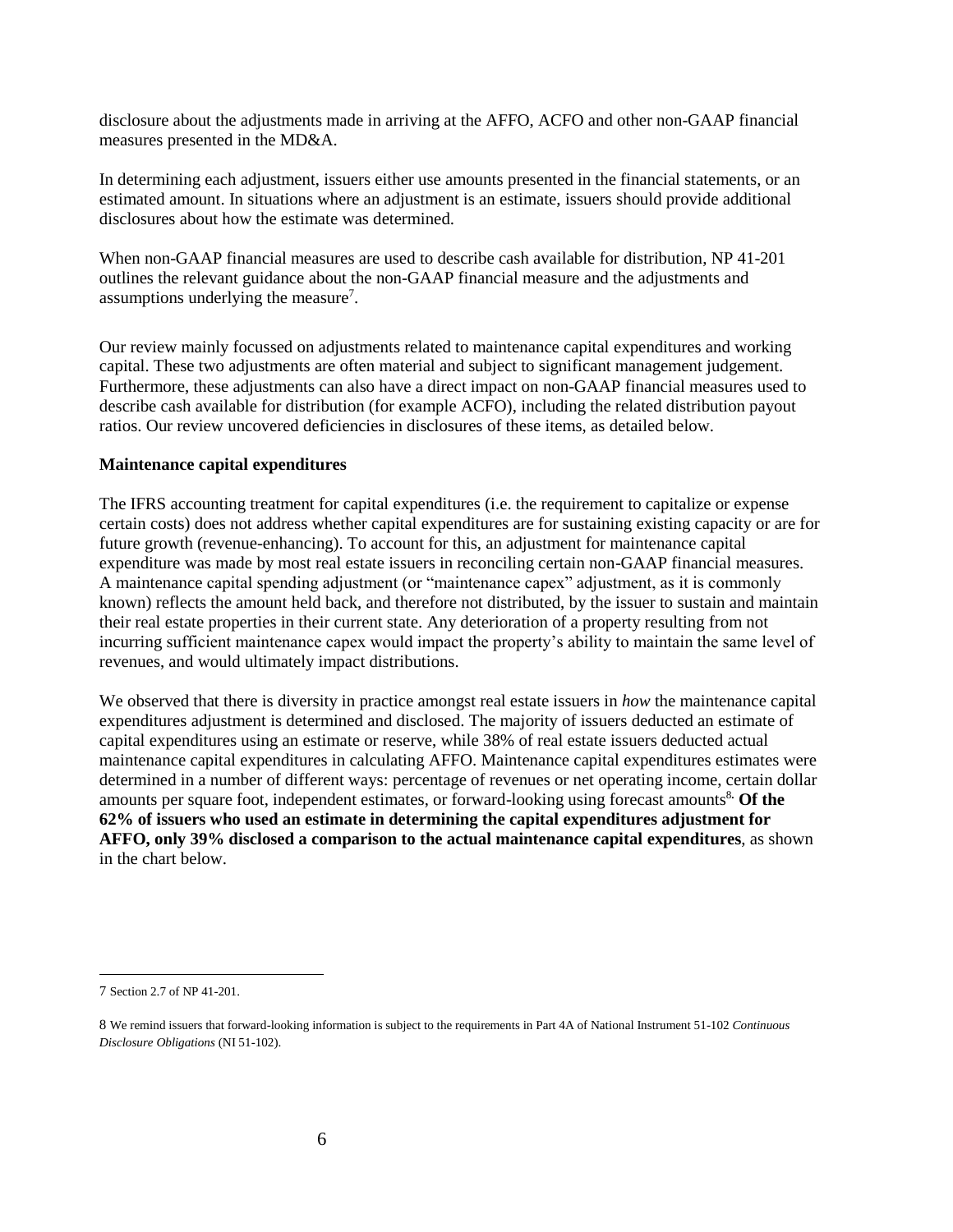

For many of the issuers using a maintenance capital expenditures reserve, the reserve was not well explained and it was often unclear from the disclosure how the reserve was determined. In order to provide investors with insight into how the reserve was determined by management, issuers should provide additional disclosure<sup>9</sup> in the MD&A including:

- the method by which management determined the reserve,
- why that method was chosen in determining the reserve and why that method is appropriate,
- how the reserve amount compares to actual maintance capital expenditures in the period and historically, and
- explanation of why management's estimate is more relevant than the actual.

The actual amount of maintenance capital expenditures incurred in a period may not be readily apparent from the issuer's financial statements, as the financial statements do not distinguish between maintenance and growth capital expenditures. Disclosing a comparison between the amount of the estimate used in the derivation of the non-GAAP financial measure and actual historical amounts would provide useful information, and give investors a better understanding of the issuer's business.

We acknowledge that, in some cases, an estimate of maintenance capital expenditures that is normalized or removes seasonality associated with the actual amount spent during a particular short term period may be more reflective of a sustainable amount. It is critical, however, that investors understand how the estimated amount was determined and why it is viewed by management as a more accurate or representative amount than the actual. Furthermore, where the maintenance capital expenditure estimate differs materially from the actual amount spent, there may be an impact on the sustainability of the issuer's distribution, which should be discussed.

Some issuers grouped together their estimate for maintenance capital expenditure with other amounts estimated by management, such as tenant inducements, tenant expenditures or leasing costs or incentives. This aggregation further obscures the amount of maintenance capital expenditure from investors, both the actual level and what management views as the appropriate normalized amount. We

 $\overline{a}$ 

<sup>9</sup> Refer to section 2.7 of NP 41-201.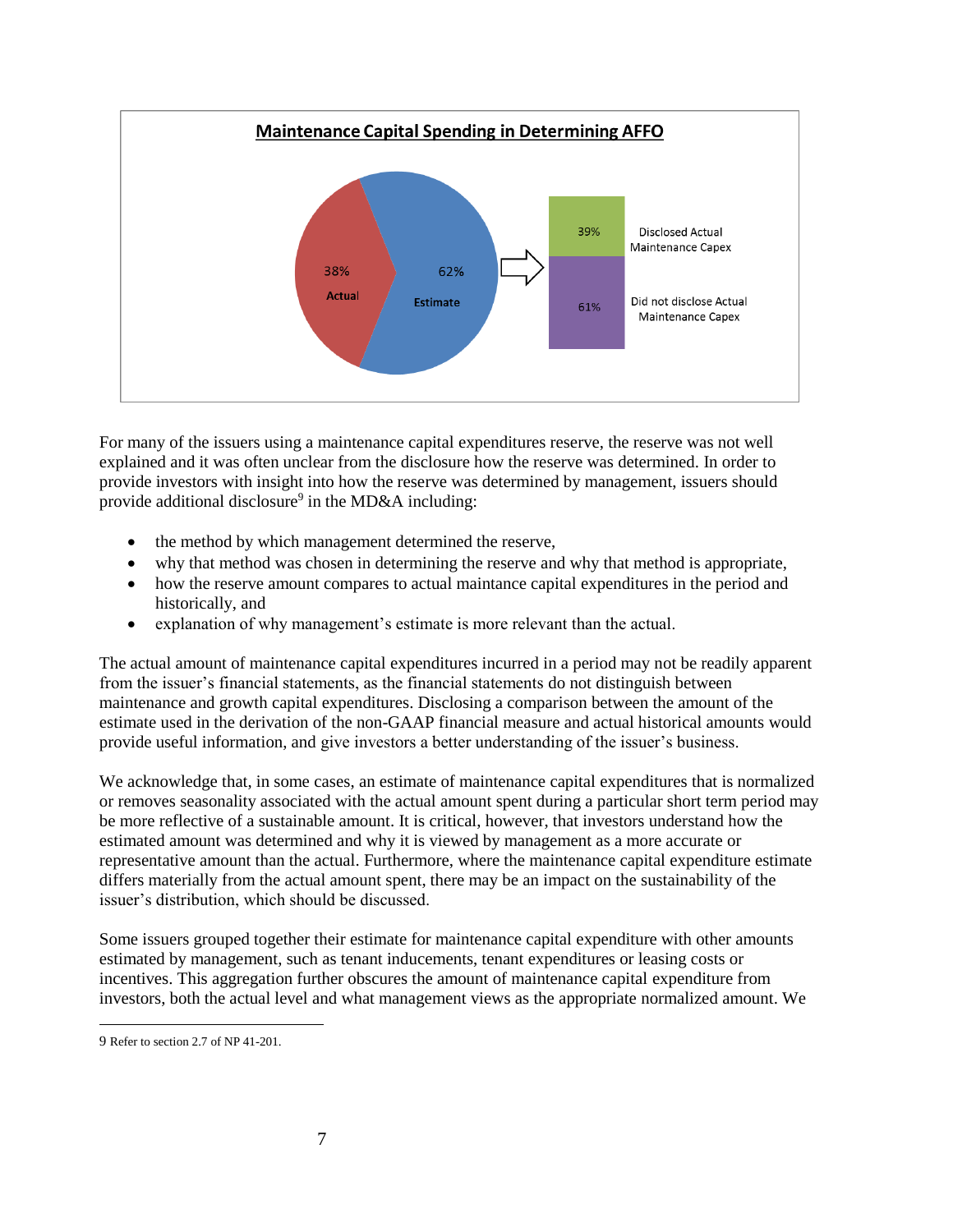expect issuers to disaggregate this information in their disclosure in order to provide useful information on the capital expenditure requirements.

In the below example, the maintenance capital expenditure reserve has not been explained in sufficient detail for investors to be able to understand how it was determined (i.e. what percentage of net rental income was used), why this method was chosen or how the normalized amount compares to actual expenditures.

*Example #3.2(a) –Disclosure on maintenance capital expenditure reserve used in determining AFFO that did not meet CSA guidance*

**[1]** The maintenance capital expenditure reserve represents the Trust's estimate of normalized maintenance capital and is based on a percentage of net rental income earned.

The below example provides more useful information for users in assessing how management determined what a "normalized" amount is, and provides transparency to a key input which investors may use to assess the issuer's distribution payout ratio.

#### *Example #3.2(a) – Enhanced disclosure on maintenance capital expenditure reserve*

**[1]** In the calculation of AFFO the Trust makes an adjustment for the estimated amount of ongoing capital investment required to maintain the condition of its properties and current revenues. This reserve for normalized maintenance capital expenditure is estimated at 8% of net rental income earned. The 8% assumption is based on an average of historical results over the last 3 years as well as our forecast for the next fiscal year as approved by the Board of Trustees. This estimate will continue to be reassessed in future reporting periods. The table below compares the reserve amount with the actual maintenance capital expenditures over the last 3 fiscal years as well as the current and comparative period, and provides a discussion of the variances.

|                     | Q2 2017 | Q <sub>2</sub> 2016 | <b>FY 2016</b> | <b>FY 2015</b> | <b>FY 2014</b> |
|---------------------|---------|---------------------|----------------|----------------|----------------|
| Reserve for         | \$2,750 | \$2,750             | \$10,000       | \$7,000        | \$12,000       |
| normalized          |         |                     |                |                |                |
| maintenance capital |         |                     |                |                |                |
| expenditure         |         |                     |                |                |                |
| Actual maintenance  | \$3,000 | \$3,100             | \$10,000       | \$9,000        | \$11,000       |
| capital expenditure |         |                     |                |                |                |

Actual maintenance capital expenditure is typically higher in the second and third quarters because of the increased number of maintenance projects undertaken on our properties for suite renovations following suite turnover during the summer. In fiscal 2015, actual maintenance capital expenditure included costs related to property XYZ, which the Trust disposed of at the end of 2015, in the amount of \$1,000.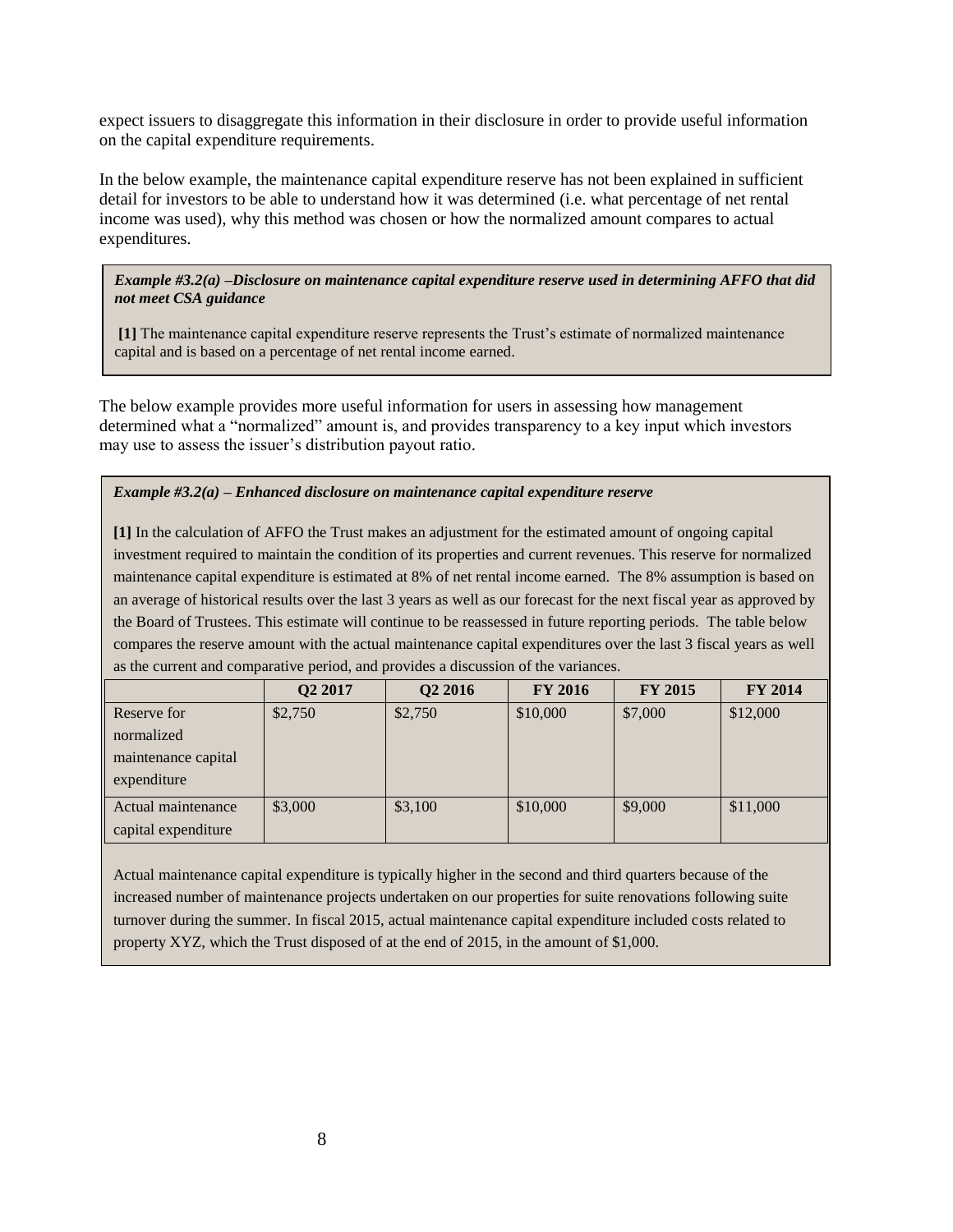#### **Working capital**

 $\overline{a}$ 

Working capital adjustments are often made in determining non-GAAP financial measures used as measures of sustainable cash flow<sup>10</sup>. The intent of a working capital adjustment made by REITs and REOCs in this context is to eliminate fluctuations due to changes in receivables, payables and other working capital items that are not indicative of sustainable cash available for distribution. The amount of the working capital adjustment is subject to management's judgement and the appropriate amount depends on the nature of the business.

Issuers using non-GAAP financial measures other than ACFO as cash flow measures indicative of sustainable cash available for distributions should also be considering working capital adjustments.

A working capital adjustment should be accompanied by the disclosures outlined in section 2.7 of NP  $41-201$ <sup>11</sup>

We found that for a significant number (69%) of the issuers making a working capital adjustment, the adjustment was the same dollar amount as the change in non-cash working capital reported in the statement of cash flows. In the absence of clarifying disclosure, we questioned this adjustment, as it would appear unusual that the entire change in working capital from a prior period be considered to be inconsistent with sustainable cash flows.

We asked issuers to explain how they determined the working capital adjustment and the amounts that are not indicative of sustainable cash flows, and to explain the process undertaken by management in estimating the level of sustainable working capital.

Examples of working capital items that were adjusted include working capital changes related to: development, prepaid realty taxes and insurance, and accruals related to acquisitions and dispositions. As the nature of the working capital items requiring adjustment depend on the issuer's business, it is important to disclose the details of working capital adjustments to allow investors to better assess and evaluate the impact on sustainable cash flows.

The following example illustrates disclosure which met CSA guidance.

#### *Example #3.2(b) – Working capital adjustment in ACFO*

**[1]** In the calculation of ACFO the Trust makes an adjustment for certain working capital items that are not considered indicative of sustainable economic cash flow available for distribution. Examples include working capital changes relating to developments, prepaid realty taxes and insurance, interest payable and receivable, sales and other indirect taxes payable to or receivable from applicable governments, and transaction cost accruals relating to acquisitions and dispositions of investment properties.

<sup>10</sup> In our review, working capital adjustments were primarily made in reconciling cash flows from operating activities to ACFO.

<sup>11</sup> The working capital adjustment should be supported by a detailed discussion of the nature of the adjustment, a description of the underlying assumptions used in preparing each element, including how those assumptions are supported, and a discussion of the specific risks and uncertainties that may affect the assumption.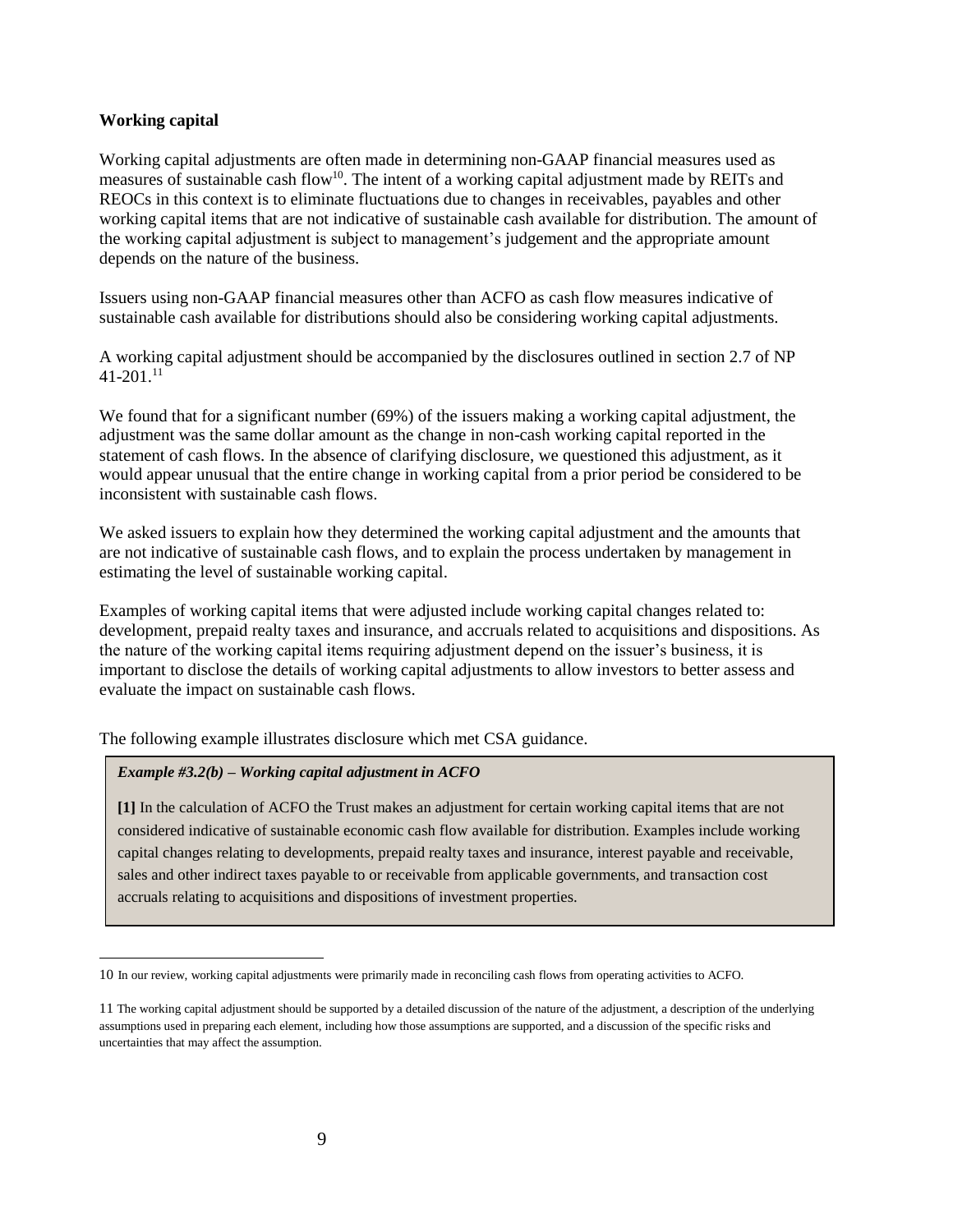#### *Example #3.2(b) (cont) – Working capital adjustment in ACFO*

ACFO continued to include the impact of fluctuations from normal operating working capital, such as changes to net rent receivable from tenants, trade accounts payable and accrued liabilities.

Management analyzes working capital quarterly through a detailed review of all of the working capital balances at the transactional level contained within each general ledger account. Significant individual transactions are reviewed based on management's experience and knowledge of the business, to identify those having seasonal fluctuations if related to sustainable operating cash flows or those transactions that are not related to sustaining operating cash flows.

The table below shows a breakdown of the adjustments for working capital changes used above in the calculation of ACFO:

| Working capital changes not indicative of<br>sustaining cash flows available for distributions: | <b>Current Year</b> | <b>Prior Year</b> |
|-------------------------------------------------------------------------------------------------|---------------------|-------------------|
| Taxes relating to XYZ Portfolio disposition in prior                                            |                     | \$120,000         |
| year                                                                                            |                     |                   |
| Transaction cost accrual for dispositions/acquisitions                                          | 7,000               | 15,000            |
| <b>Prepaid Realty taxes</b>                                                                     | 34,000              | 50,000            |
| Development project ABC                                                                         | (10,000)            | 12,000            |
| Total working capital adjustment for ACFO                                                       | 31,000              | 197,000           |

As the working capital adjustment is often material, and subject to significant management judgement, issuers should provide additional disclosure in order to provide transparency to investors.

## **Non-GAAP Adjustments – Potential Impact**

The table below illustrates the potential impact on ACFO and the ACFO payout ratio for a REIT under differing approaches to maintenance capital expenditures and working capital. It underscores the importance of clear disclosure for maintenance capital expenditure and working capital adjustments, as these amounts directly impact the distribution payout ratio.

*Example #3.2 (c) - Sample ACFO Reconciliations for the six months ended June 30, 2017*

| <b>Example #3.2</b> (C) - Sample ACT O Reconculations for the six months ended June 30, 2017 |                           |                        |                     |  |
|----------------------------------------------------------------------------------------------|---------------------------|------------------------|---------------------|--|
|                                                                                              | Using actual              | Using an estimate of   | Using actual        |  |
|                                                                                              | maintenance capital       | maintenance capital    | maintenance capital |  |
|                                                                                              | expenditures and actual   | expenditures and       | expenditures and an |  |
|                                                                                              | changes in working        | changes in sustainable | estimate of         |  |
|                                                                                              | capital per the Financial | working capital items  | sustainable working |  |
|                                                                                              | <b>Statements</b>         |                        | capital             |  |
| Cash provided by operating                                                                   | \$15,000                  | \$15,000               | \$15,000            |  |
| <b>activities</b>                                                                            |                           |                        |                     |  |
| Maintenance capital expenditure                                                              | $(\$5,000)$               | $(\$4,000)$            | $(\$5,000)$         |  |
| Changes in working capital                                                                   | \$8,000                   | \$8,800                | \$8,800             |  |
| Other adjustments                                                                            | \$1,500                   | \$1,500                | \$1,500             |  |
| <b>ACFO</b>                                                                                  | \$19,500                  | \$21,300               | \$20,300            |  |
| <b>Distributions</b>                                                                         | \$20,000                  | \$20,000               | \$20,000            |  |
| <b>ACFO Payout Ratio</b>                                                                     | 102.6%                    | 93.9%                  | 98.5%               |  |
| (distributions/ACFO)                                                                         |                           |                        |                     |  |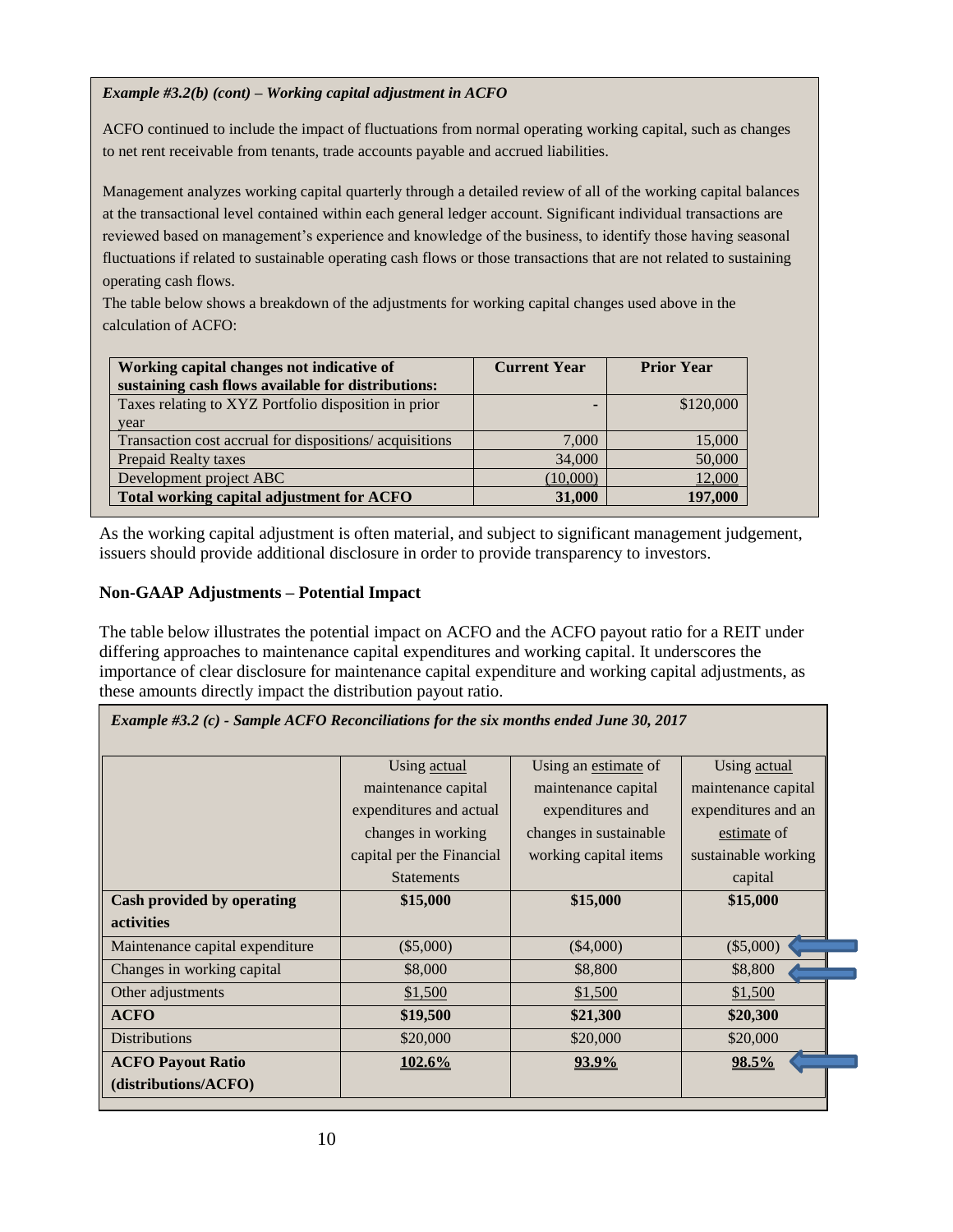# **3.3 Prominence of disclosures of non-GAAP financial measures**

#### **Joint Ventures in MD&A**

 $\overline{a}$ 

Several real estate issuers use joint ventures to both own and operate real estate assets. Under IFRS 11 *Joint Arrangements*, joint ventures are a type of joint arrangement<sup>12</sup> in which the parties have rights to the net assets of the arrangement. Joint ventures are accounted for using the equity method of accounting in accordance with IAS 28 *Investment in Associates*.

We observed that issuers with joint ventures sometimes present a full set of non-GAAP financial statements in the form of a columnar reconciliation<sup>13</sup> within the MD&A that shows separately their prorata share of the interest in joint ventures (**non-GAAP pro-rata financial statements**). This presentation of a full set of non-GAAP financial statements within the MD&A effectively creates a non-GAAP financial measure for each financial statement line item. This presentation effectively unwinds the equity method of accounting required by IFRS 11.

We issued comments when issuers did not present the most directly comparable GAAP measures with equal or greater prominence to the non-GAAP financial measures. In many instances, in addition to the numerical presentation and reconciliation in the form of full non-GAAP pro-rata financial statements noted above, the narrative discussion in the MD&A about the issuer's performance, financial position, and liquidity that ensued was almost entirely focussed on the non-GAAP pro-rata financial results, with little to no discussion of the comparable GAAP metrics. In CSA staff's view, this extensive and pervasive use of non-GAAP financial measures at pro-rata interest makes it difficult for a reader to interpret the financial performance and financial condition relative to the GAAP financial statements. In these situations, where the discussion in the MD&A was pervasively based on non-GAAP metrics at pro-rata interest, without a GAAP discussion presented with equal or greater prominence, we requested issuers to restate prior periods' MD&As in order to provide greater prominence to GAAP measures.

We also issued comments relating to the naming of these non-GAAP financial measures. CSA SN 52-306 states that in order to ensure that a non-GAAP financial measure does not mislead investors, it should be named in a way that distinguishes it from GAAP items. In most instances, issuers presenting non-GAAP pro-rata financial statements did not explicitly name each line item (which is a non-GAAP financial measure) in a way that clearly distinguished it from the comparable GAAP measure. While these issuers did generally indicate elsewhere either narratively or in a footnote that the column of prorata numbers are not in accordance with GAAP, in CSA staff's view, the use of GAAP terms in the labelling of the individual line items is nonetheless misleading. This concern is compounded when the MD&A is focussed on the non-GAAP pro-rata financial statement line items which are labelled using the same terms as the GAAP financial statement line items.

Lastly, we required certain issuers to include clarifying disclosure in their MD&A that the issuer does not independently control the unconsolidated joint ventures, and that the presentation of pro-rata assets, liabilities, revenue, and expenses may not accurately depict the legal and economic implications of the

<sup>12</sup> IFRS 11 defines a joint arrangement as an arrangement of which two or more parties have joint control.

<sup>13</sup> For example, a columnar reconciliation of this type may show the issuer's statement of income as presented in the financial statements, an additional column with amounts related to equity accounted investees for each financial statement line item, and then a total column for each financial statement line item, which is often labelled "Proportionate Share" or "At Issuer's interest".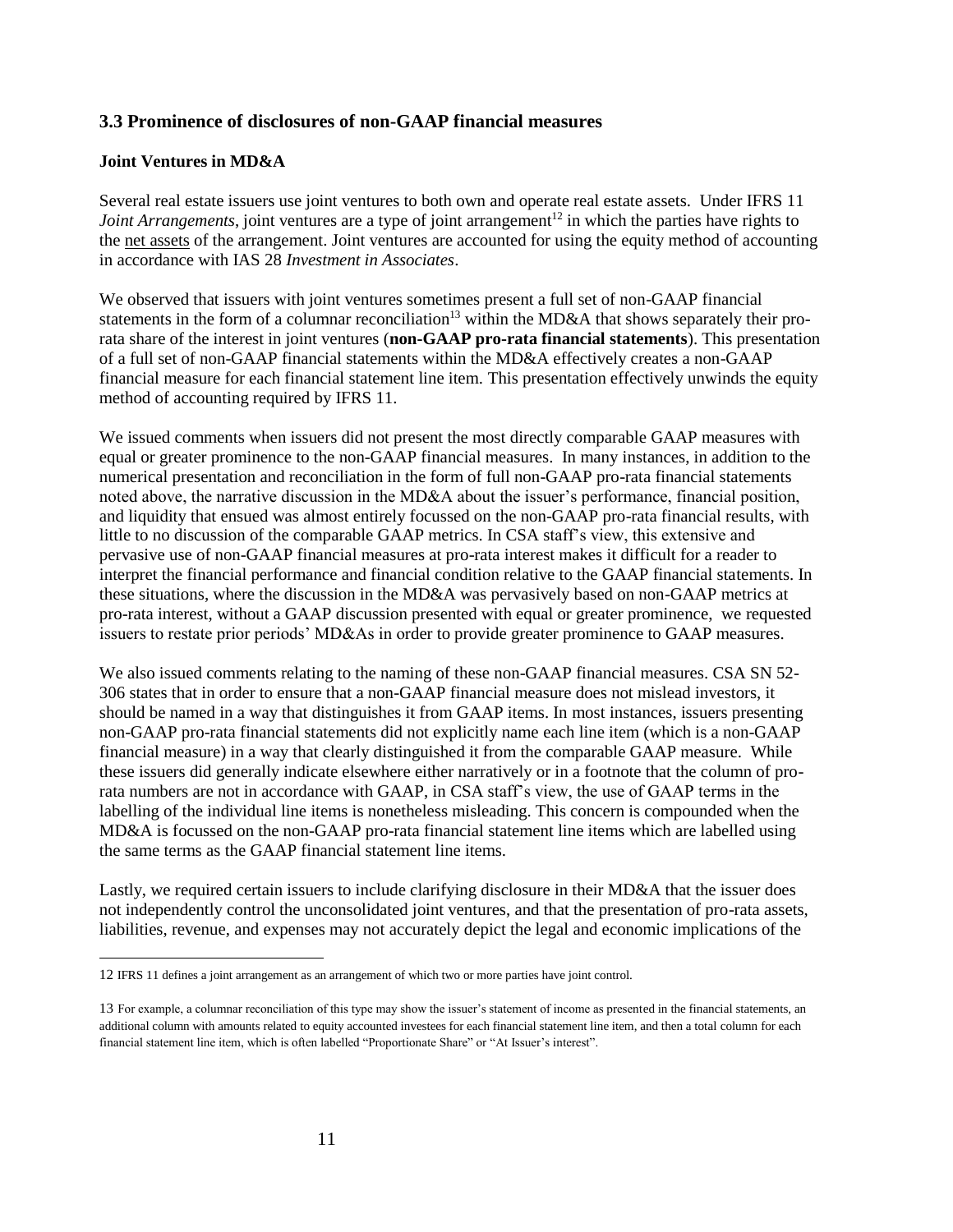issuer's interest in the joint ventures.

#### **News Releases**

We noted that several issuers gave more prominence to non-GAAP financial measures in news releases than the directly comparable GAAP measures. These news releases focussed heavily on describing the issuer's performance in terms of NOI, FFO, AFFO, and other non-GAAP financial measures without disclosing and discussing the most directly comparable GAAP measures.

We also remind issuers that CSA SN 52-306 applies to disclosures made on issuers' websites, investor presentations or other social media.<sup>14</sup>

## **3.4 Use of non-GAAP financial measures and reconciliations**

Our review focussed on the use and reconciliation of AFFO and ACFO, however the observations may also apply to other non-GAAP financial measures.

# **AFFO**

 $\overline{a}$ 

There continues to be diversity amongst real estate issuers in how AFFO is utilized, with some using it as an earnings measure (35%), and others using it as a cash flow measure (21%), or both (44%). We noted that the MD&A disclosure about the purpose and use of AFFO was often boilerplate.

For greater clarity, the purpose and the use of AFFO (and any other non-GAAP financial measure) is an important factor in considering whether it should be reconciled to net income or cash flows from operating activities, or other GAAP measures. Issuers' disclosures should clearly explain why management calculates and uses AFFO, and the reconciliation provided should be consistent with this intended use. For example, where AFFO (or another non-GAAP financial measure) is discussed primarily as a performance measure used to explain the cash generated by the issuer, its distributionpaying capacity, or the sustainability of distributions, the most directly comparable GAAP measure would be cash flow from operating activities. In determining the most directly comparable GAAP measure, an issuer may also consider the nature, number and materiality of the adjusting items.

An issuer should also consider the most appropriate label for its non-GAAP financial measures. Labeling a measure as AFFO is misleading if the measure excludes normal, recurring operating expenses necessary to operate the issuer's business because "from operations" is included in the acronym "AFFO".

#### **Use of non-GAAP financial measures other than AFFO**

Our review noted that issuers are also using a variety of other non-GAAP financial measures such as NOI, adjusted funds available for distribution, normalized FFO, operating FFO, normalized AFFO,

<sup>14</sup> Disclosures of non-GAAP financial measures made through social media are also covered by CSA SN 52-306. Refer to CSA Staff Notice 51-348 *Staff's Review of Social Media Used by Reporting Issuers*, for additional details*.*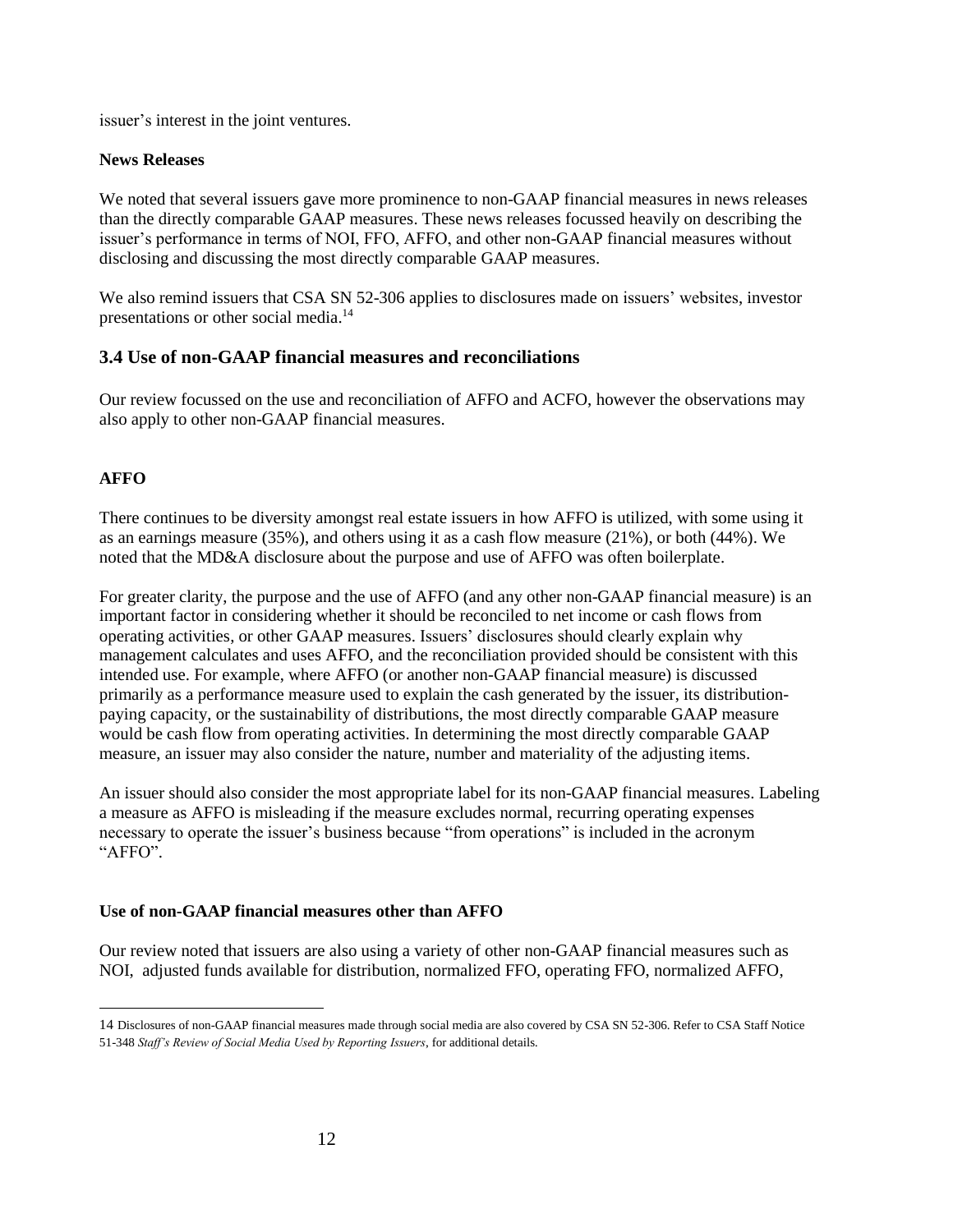ACFO or free cash flow. Issuers should provide appropriate accompanying disclosure with these measures as set out in CSA SN 52-306.

Issuers should also carefully consider the number of non-GAAP financial measures used to "tell their story" in the MD&A, and avoid using multiple non-GAAP financial measures for seemingly the same purpose.

# **4. Conclusion and Next Steps**

The findings of our review indicate that the quality and completeness of disclosure pertaining to non-GAAP financial measures and distributions in the real estate industry need improvement. We remind issuers to review the guidance set out in NP 41-201 and CSA SN 52-306. We also remind issuers to provide appropriate disclosures when they are distributing more cash than they are generating from their operations, and when they are discussing their operating and cash flow performance with non-GAAP financial measures.

We will continue to assess these areas in our continuous disclosure and prospectus reviews. We will also monitor certain issuers to ensure commitments to prospective changes and enhancements requested have been made.